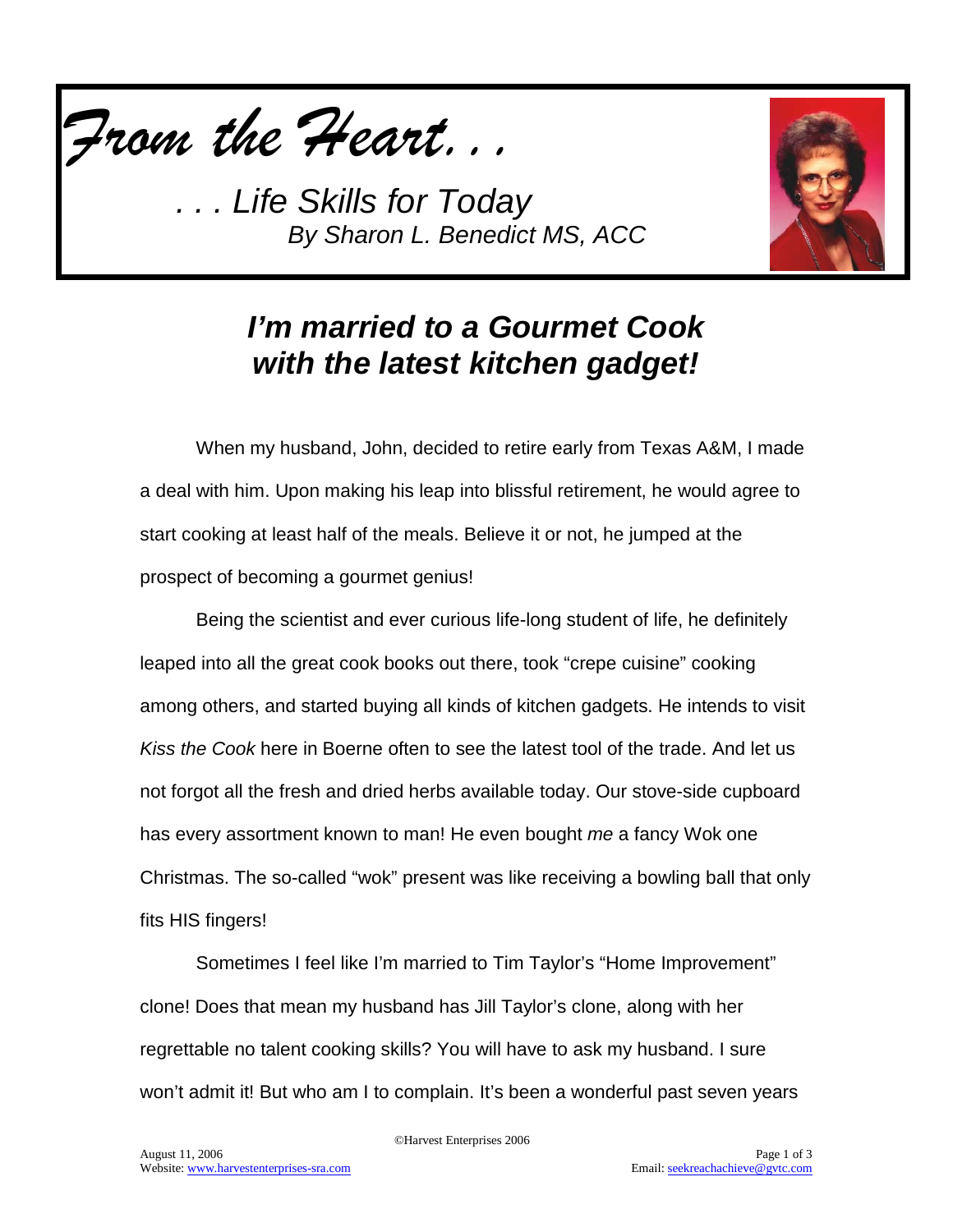of delightful repose from the thirty year rigors of trying to figure out what to pack for lunch and cook for supper. Today, while working in my office or coming home from a busy day with a client, I hear those delightful words ring out.

No, it's not "Hi, honey, I love you." It's "Dinner's ready!" –adoring music to my ears! Every time he asks how I like the meal, I *always* say fantastic. He's getting the hint that I'm just making sure he keeps it up for our next forty+ years together! My routine statement is "You fix it, I'll eat it, no matter what." One of the wonderful benefits of this arrangement is variety. I have definitely stretched my taste buds and experienced healthy dining at its best, right at home.

As with anyone, we also love to occasionally eat out. In the past year, Boerne has not only become known as an art and antique haven, but also a hamlet for the health-conscious appetite. The Dodging Duck, Cypress Grill, Limestone Grill/Ye Kendall Inn, Trinity Café, Peach Tree Café are just a few of the restaurants John and I have found met our discriminating taste buds. Remember, not everything on their menu is necessarily good for you but can be fun just once in a while (and I don't mean every few days)!

We also never turn down a national franchise that has great food, such as an occasional Chili's menu. But we always (maybe not always!) check the healthy meal list first that support the better fats, complex carbos, lean protein, and light desserts. We also routinely split a meal to reduce the calories and save on our budget. It's nice to see more restaurants offering the healthier route. Yet, there are no guarantees as you give them a try. I am hopeful you just may be pleasantly surprised. At the least, they will expand your taste bud horizons.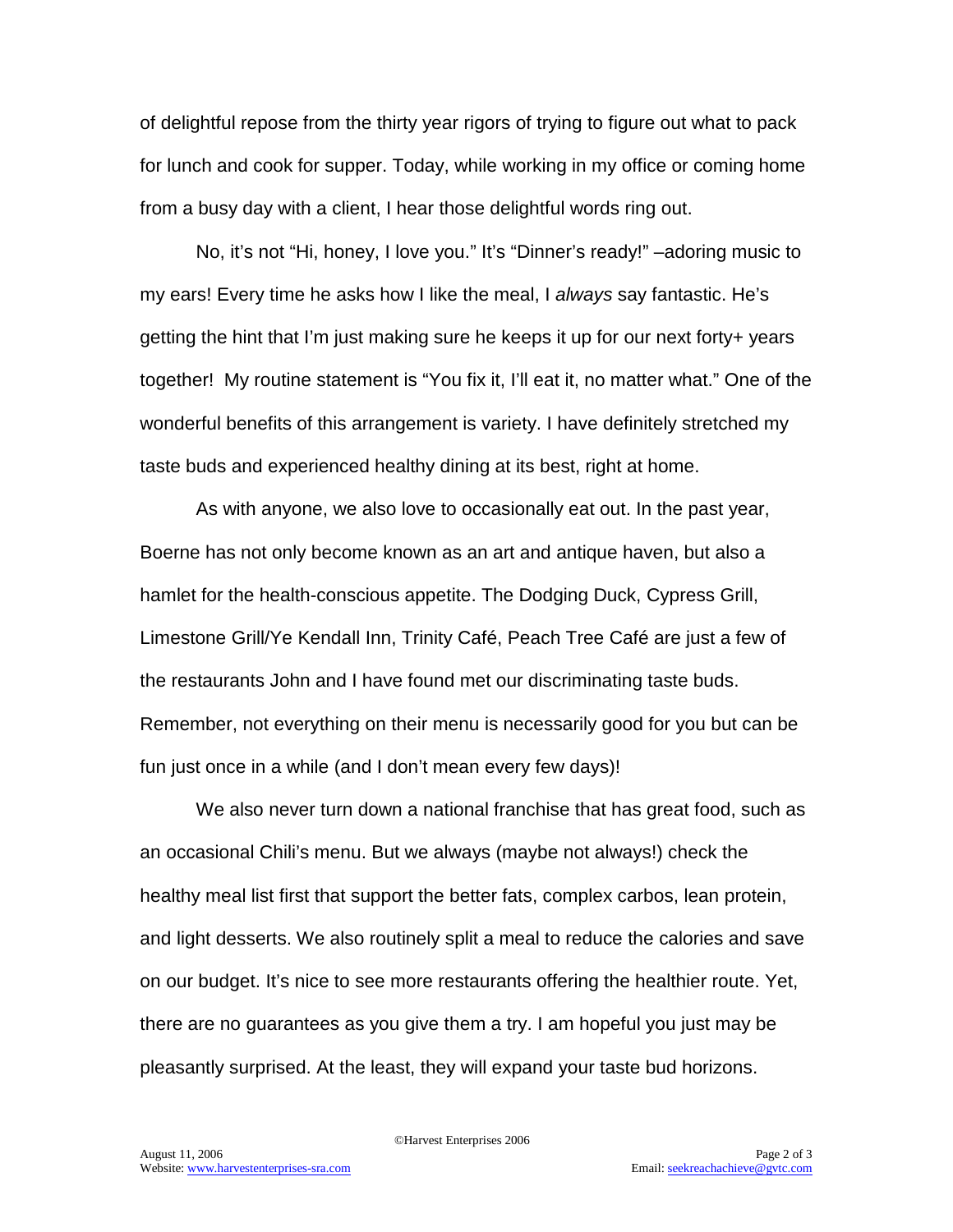If you are not yet ready to expand your own culinary horizons, give

yourself time and budget, but not too much time, to adjust beyond the heavy

cheese pizza and burrito menu. The lean but gourmet foods will grow on you

nicely. Even if it costs you a little more cash, it will be worth budgeting it in for

your health and fun adventure.

The next issue will cover the assorted basic staples for making meal

preparation easy on your time, health, and budget. In the meantime, here are

some resources I hope will help make all the difference in menu planning, meal

preparation, and enjoyable serving.

#### Resources:

About.com—kitchen & dining, [http://interiordec.about.com/od/kitchens1/,](http://interiordec.about.com/od/kitchens1/) <http://interiordec.about.com/od/diningrooms/>

CDC—5ADay,<http://www.cdc.gov/nccdphp/dnpa/5ADay/>

**Kiss The Cook, Boerne**—products and classes (call to get on their interest list for cooking classes; ask for Janet or Bren),<http://www.kissthecooktx.com/>

Master Cookbook Deluxe 9 software

Meals Matter, [http://www.mealsmatter.org](http://www.mealsmatter.org/)

My Pyramid.gov—Menus, [http://www.mypyramid.gov/tips\\_resources/menus.html,](http://www.mypyramid.gov/tips_resources/menus.html) Nutrition.gov—Shopping, cooking, meal planning, [http://www.nutrition.gov](http://www.nutrition.gov/) Recipe Source,<http://www.recipesource.com/>

Texas Cooking Schools,<http://www.schoolsforcooking.com/texas.html> Tips for Eating Out, [http://www.mypyramid.gov/tips\\_resources/eating\\_out.html](http://www.mypyramid.gov/tips_resources/eating_out.html)

*----*

*Sharon L. Benedict, MS, ACC, is a certified life wellness coach-consultant, specializing in life skills, wellness, and creative arts & crafts development for individuals, businesses and organizations. She welcomes your questions and comments and can be contacted at [seekreachachieve@gvtc.com.](mailto:seekreachachieve@gvtc.com)*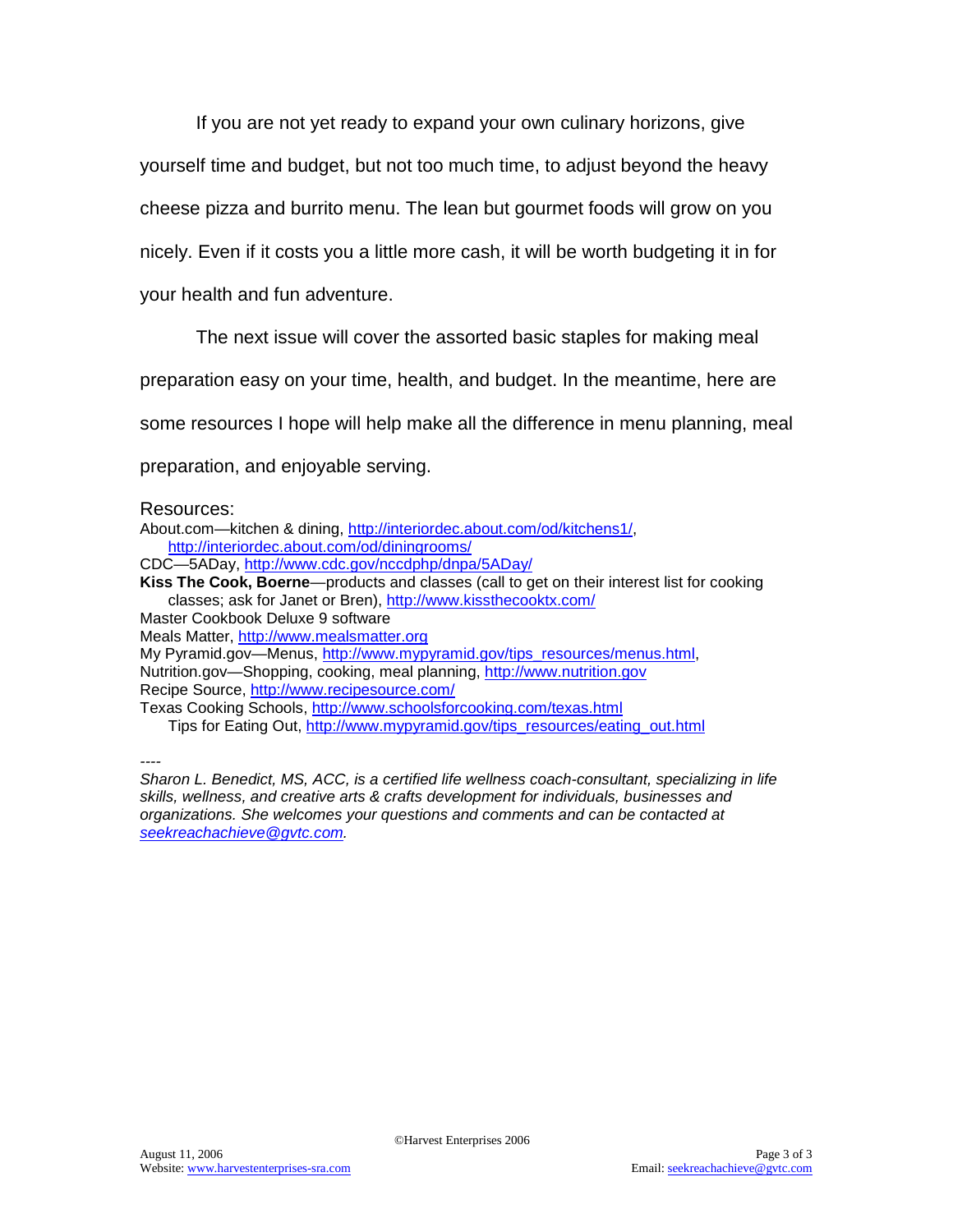



### *What's in Your Pantry?*

One of the more fun projects, at least for me, is to find out what my clients have in their pantry, refrigerator, freezer, and cupboards. It's always an adventure finding out what are their most favorites foods. My job is to help them design a healthier eating pattern that ups the nutrition and hopefully still eat some of their favorites.

I offer a one-page list, *What's is Your Pantry,* to check off whatever corresponds to what's hiding among the many culinary treasures. Whether animal, vegetable, or mineral, basic staples are on the list—along with a variety of wonderful whole foods, herbs, and spices. When clients are ready to change the foods they have in their pantry, refrigerator, and freezer, this diverse food list proves very helpful. They can then easily inventory their supplies to assess the variety and whole foods they want to start stocking

Meal preparation is often a meal on the run or home delivery for many families. Unfortunately, they miss out on the delight and fun of preparing and eating a healthy, appetizing meal together. For those of you who want to change the way meals are prepared and eaten in your home, my hope is that this month's topic will inspire and encourage you to do just that.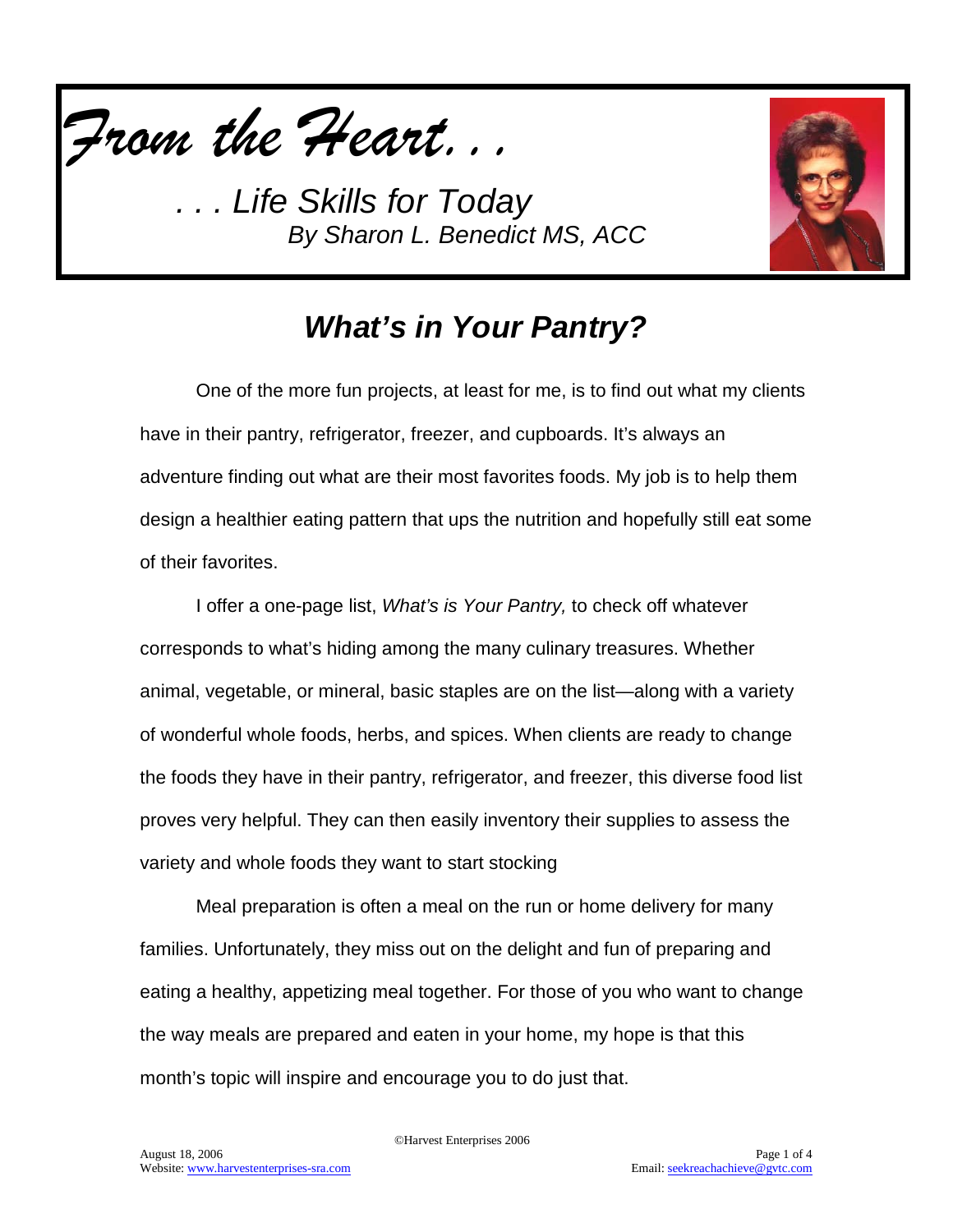Foods come in all forms and are processed in a variety of ways—fresh, frozen, canned; mixed, spiced; minimally processed, highly processed. Unless you have your own vegetable and herb garden, plus fruit trees, all our purchased foods are processed to some degree. The rule of thumb I use is buy foods that come as whole as possible; then prepare foods with minimal processing as possible; and still be healthy and safe to consume. Animal protein should be cooked, that's for sure. For more information regarding food preparation and safety, go online to the Dept. of Agriculture website for a variety of tips. You can also consult a licensed nutritionist.

The food staples you have in your pantry, refrigerator, and freezer will determine how you support good nutrition for a healthy body and mind, how you garner more time not only for shared meal preparation but for other important family time together, and how you wisely spend your money within your budget.

Here is a sample of the pantry/refrigerator/freezer list of all the variety of food items for making meal preparation a fun adventure; and hopefully easy on your time, health, and budget. Remember, food comes in all forms (e.g. peanuts, peanut butter, peanut oil). What you decide to include in your pantry is impacted by your health condition and wellness goals. In addition, some staple items are only available in health food stores. Choose wisely and enjoy your shopping!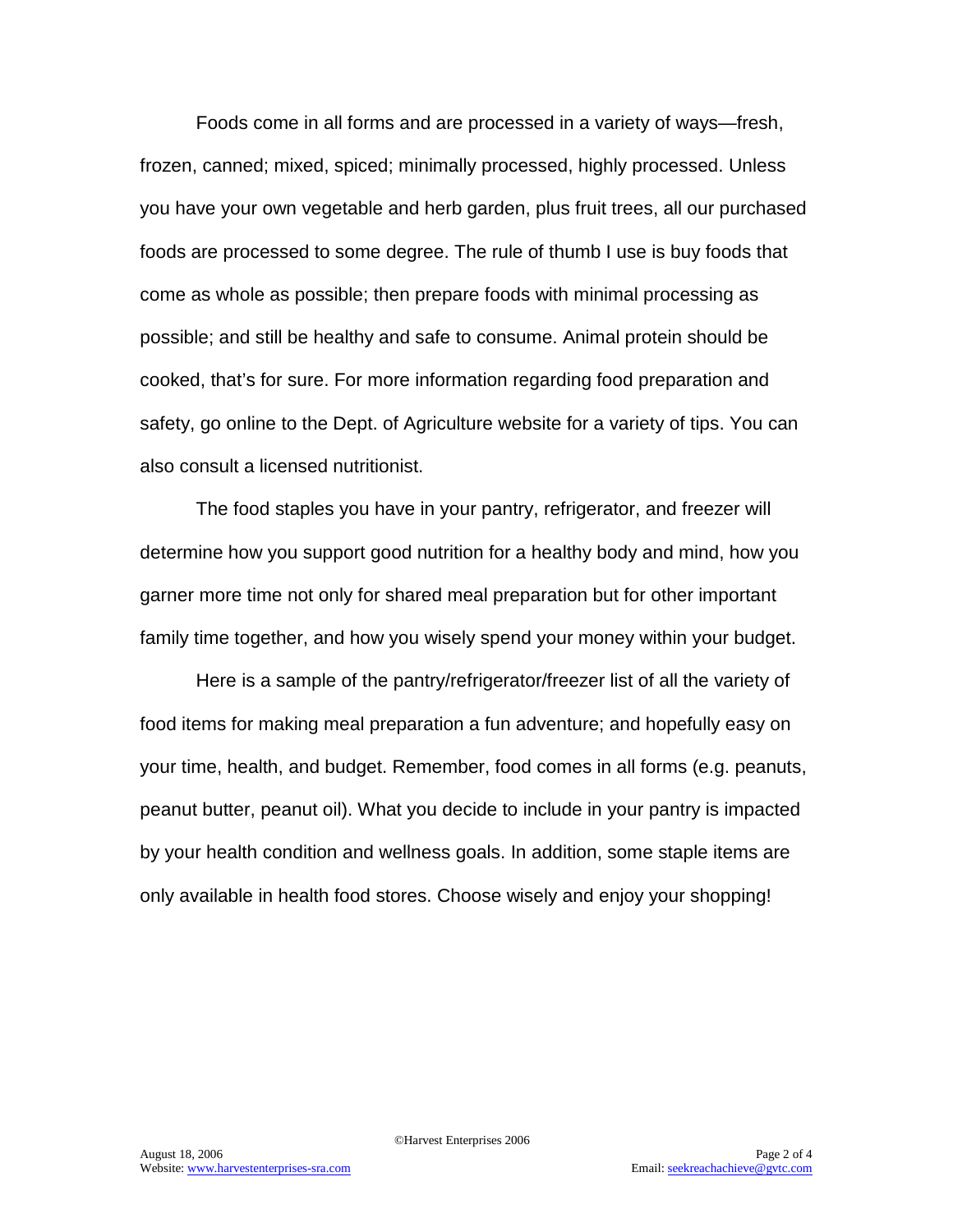| <b>Animal Proteins-</b>                                                               |                   | <b>Fruits-</b>                |                    |  |  |
|---------------------------------------------------------------------------------------|-------------------|-------------------------------|--------------------|--|--|
| Beef, Lean/extra lean Dairy                                                           |                   | Apple                         | Mango              |  |  |
| Chicken + eggs (including broth)                                                      |                   | Apricot                       | Melons-Cantaloupe, |  |  |
| Fish/Freshwater-Bass, Salmon, Trout                                                   |                   | <b>Banana</b>                 | Honey Dew,         |  |  |
| Fish/Saltwater-Cod, Flounder, Haddock,                                                |                   | Blackberry                    | Crenshaw, Casaba,  |  |  |
|                                                                                       |                   | Blueberry                     | Watermelon         |  |  |
| Mackerel, Mahi-mahi, Roughy, Sea Bass,<br>Sea Trout, Sole, Sturgeon, Swordfish, Tuna, |                   | Boysenberry                   | Nectarine,         |  |  |
| Whitefish                                                                             |                   | Cherry                        | Orange             |  |  |
| Goat                                                                                  |                   | Coconut                       | Papaya             |  |  |
| Lamb                                                                                  |                   |                               | Peach              |  |  |
|                                                                                       |                   | Cranberry<br>Currant          |                    |  |  |
| Pork                                                                                  |                   |                               | Pear,              |  |  |
| Quail                                                                                 |                   | Date                          | Persimmon          |  |  |
| Turkey, Duck, Goose                                                                   |                   | Elderberry<br>Fig             | Pineapple          |  |  |
|                                                                                       | Venison           |                               | Plantain           |  |  |
|                                                                                       |                   | Grape/raisins                 | Plum (Prunes)      |  |  |
|                                                                                       |                   | Grapefruit,                   | Raspberry,         |  |  |
|                                                                                       |                   | Guava                         | Rosehip            |  |  |
|                                                                                       |                   | Kiwi                          | Strawberry         |  |  |
|                                                                                       |                   | Lemon                         | Tangerine          |  |  |
|                                                                                       |                   | Lime                          | Wintergreen        |  |  |
|                                                                                       |                   |                               |                    |  |  |
| <b>Oils/Fats/Vinegars-</b>                                                            |                   | Sweets-                       |                    |  |  |
| Almond                                                                                |                   | <b>Beet Sugar</b>             |                    |  |  |
| Apple Cider Vinegar                                                                   |                   |                               | Cane Sugar         |  |  |
| <b>Balsamic</b>                                                                       |                   | Date Sugar                    |                    |  |  |
| Citrus-lime, lemon                                                                    |                   | Dextrose, Glucose             |                    |  |  |
| Corn                                                                                  |                   | Fructose (corn)               |                    |  |  |
| Grape (wine vinegar)                                                                  |                   | Gelatin (plant)               |                    |  |  |
| Olive Oil, virgin                                                                     |                   | Honey (fructose, glucose)     |                    |  |  |
| Peanut                                                                                |                   | Maple Syrup                   |                    |  |  |
| Red Wine Vinegar                                                                      |                   | Molasses                      |                    |  |  |
| <b>Rice Vinegar</b>                                                                   |                   | Sorghum syrup                 |                    |  |  |
| Safflower                                                                             |                   | Turbinado Sugar               |                    |  |  |
| Sesame                                                                                |                   |                               | Vanilla            |  |  |
| Soybean                                                                               |                   |                               |                    |  |  |
| Sunflower                                                                             |                   |                               |                    |  |  |
| Truffle (embellishment)                                                               |                   |                               |                    |  |  |
| Walnut                                                                                |                   |                               |                    |  |  |
| Grains/Carbohydrates (incl. whole grain,                                              |                   | <b>Sauces/Condiments-</b>     |                    |  |  |
| pastas, flours)-                                                                      |                   | Anchovy fillets in olive oil  |                    |  |  |
| Amaranthus                                                                            | <b>Millet</b>     | <b>Bragg's Liquid Aminos</b>  |                    |  |  |
| Arrowroot                                                                             | Oats, whole oat   | Capers, salt- and brine-cured |                    |  |  |
| Baking powder                                                                         | groats            | Fish sauce                    |                    |  |  |
| (corn)                                                                                | Quinoa            | Horseradish                   |                    |  |  |
| Baking powder (incl.                                                                  | Rice, whole brown | Ketchup                       |                    |  |  |
| Potato type)                                                                          | basmati           | Mayonaise, light              |                    |  |  |
| <b>Baking Soda</b>                                                                    | Rye               | Mustard, hot-sweet, Dijon     |                    |  |  |
| Barley, whole grain<br>Spelt                                                          |                   | Olives                        |                    |  |  |
| Corn (Corn Meal,                                                                      | Tapioca           | Soy Sauce, dark, white        |                    |  |  |
| Popcorn)                                                                              | Wheat (including  | Worchestershire sauce         |                    |  |  |
| Cous cous, whole                                                                      | bulgar)           |                               |                    |  |  |
| Cream of tartar                                                                       | <b>Wild Rice</b>  |                               |                    |  |  |
| Jerusalem Artichoke                                                                   |                   |                               |                    |  |  |
| Flour                                                                                 |                   |                               |                    |  |  |
|                                                                                       |                   |                               |                    |  |  |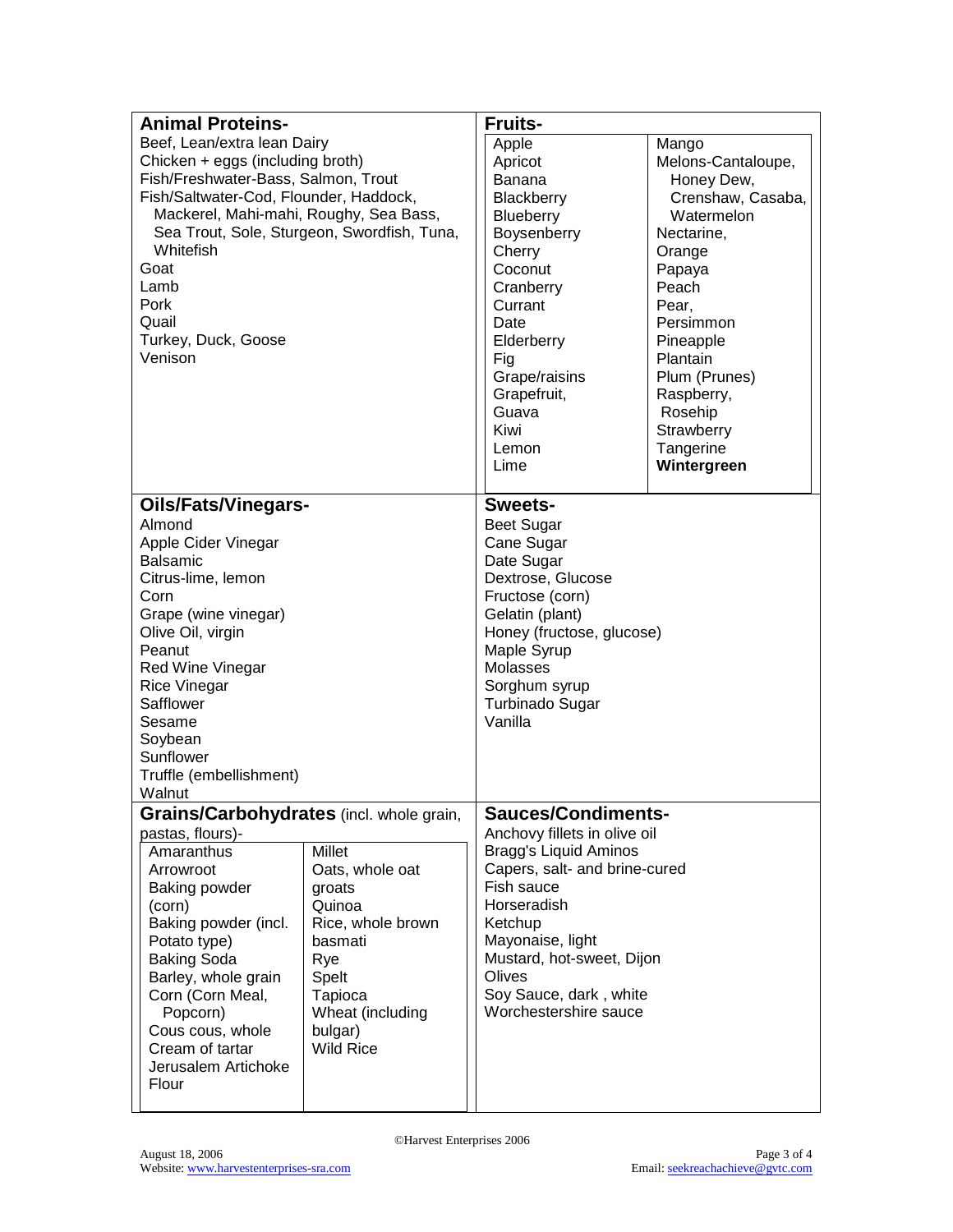| Vegetables-                                                                                                                                                                                                                                                                                                                                                                                              |                                                                                                                                                                                                                                                                                                                                                                                                               | <b>Tea &amp; Other Drinks-</b>                                                                                                                                                                                                                          |                                                                                                                                                                                                                                            |  |
|----------------------------------------------------------------------------------------------------------------------------------------------------------------------------------------------------------------------------------------------------------------------------------------------------------------------------------------------------------------------------------------------------------|---------------------------------------------------------------------------------------------------------------------------------------------------------------------------------------------------------------------------------------------------------------------------------------------------------------------------------------------------------------------------------------------------------------|---------------------------------------------------------------------------------------------------------------------------------------------------------------------------------------------------------------------------------------------------------|--------------------------------------------------------------------------------------------------------------------------------------------------------------------------------------------------------------------------------------------|--|
| Artichoke<br>Asparagus<br>Avocado<br>Beans-Black, Green,<br>Soybean, Lentil,<br>Kidney,<br>Lima, Navy, Pinto<br>(including canned)<br>Beets & Beet greens<br><b>Bell peppers</b><br><b>Broccoli</b><br><b>Brussels Sprouts</b><br><b>Butternut</b><br>Cabbage (all types)<br>Carrot<br>Cauliflower<br>Celery<br>Chive<br>Collards<br>Corn<br>Cucumber<br>Eggplant<br>Endive<br>Kale<br>Kohlrabi<br>Leeks | Lettuce-Heart, Butter<br>, Iceberg, Leaf,<br>Romaine<br><b>Mushrooms</b><br>Okra<br>Onion<br>Peas, Black-eyed<br>peas<br>Pumpkin<br>Radish<br>Rhubarb<br>Rutabaga<br><b>Shallots</b><br>Spaghetti & Acorn<br>squash<br>Spinach<br>Sweet Potato, Yams<br><b>Swiss Chard</b><br>Tomato (incl whole<br>plum, canned)<br>Turnip<br>Watercress<br>Yeast (Baker=s,<br>Brewer=s)<br><b>Yellow Squash</b><br>Zucchini | Alfalfa<br>Chamomile<br>Fruits-all sorts<br>Lemon Balm<br>Milk-Cow, Goat, Oat, Rice, Nuts, Soy<br>Papaya<br>Peppermint<br>Raspberry leaf<br>Rosehips<br>Spearmint<br>Strawberry leaf<br>Teas-Green, Black<br>Water (plain and fortified)<br>Yerba Matte |                                                                                                                                                                                                                                            |  |
| <b>Nuts, Seeds, &amp; Spices-</b>                                                                                                                                                                                                                                                                                                                                                                        |                                                                                                                                                                                                                                                                                                                                                                                                               |                                                                                                                                                                                                                                                         |                                                                                                                                                                                                                                            |  |
| Agar Agar<br>Allspice<br>Almond<br>Anise seed<br>Basil<br>Bay Leaf<br><b>Black/White Pepper</b><br><b>Brazil Nut</b><br>Caraway<br>Cardamom<br>Carob chips &<br>powder<br>(unsweetened)<br>Carrageen<br>Cashew<br>Cayenne Powder                                                                                                                                                                         | Celery Seed<br>Chestnut<br>Chili Pepper,<br>Cinnamon<br><b>Cloves</b><br>Cocoa, Chocolate<br>Coriander<br>Cumin<br>Dill,<br>Dulse<br>English Walnut,<br><b>Black Walnut</b><br>Filbert<br>Flaxseed<br>Garlic                                                                                                                                                                                                  | Ginger<br>Hazelnut<br>Horseradish<br>Kelp<br>Macadamia Nuts<br>Mace, Nutmeg<br>Marjoram<br>Mustardseed/powder<br>Oregano<br>Papitas,<br>Paprika<br>Parsley<br>Peanut<br>Pecans<br>Pepper, white, black                                                  | (from grinder<br>Peppermint<br><b>Pine Nuts</b><br>Pistachio<br>Poppy Seed<br><b>Pumpkin Seeds</b><br>Rosemary<br>Sage<br>Salt, Sea, coarse<br>Sesame Seed<br>Spearmint,<br>Squash Seed<br>Sunflower Seed<br>Tarragon<br>Thyme<br>Turmeric |  |

*----*

*Sharon L. Benedict, MS, ACC, is a certified life wellness coach-consultant, specializing in life skills, wellness, and creative arts & crafts development for individuals, businesses and organizations. She welcomes your questions and comments and can be contacted at [seekreachachieve@gvtc.com.](mailto:seekreachachieve@gvtc.com)*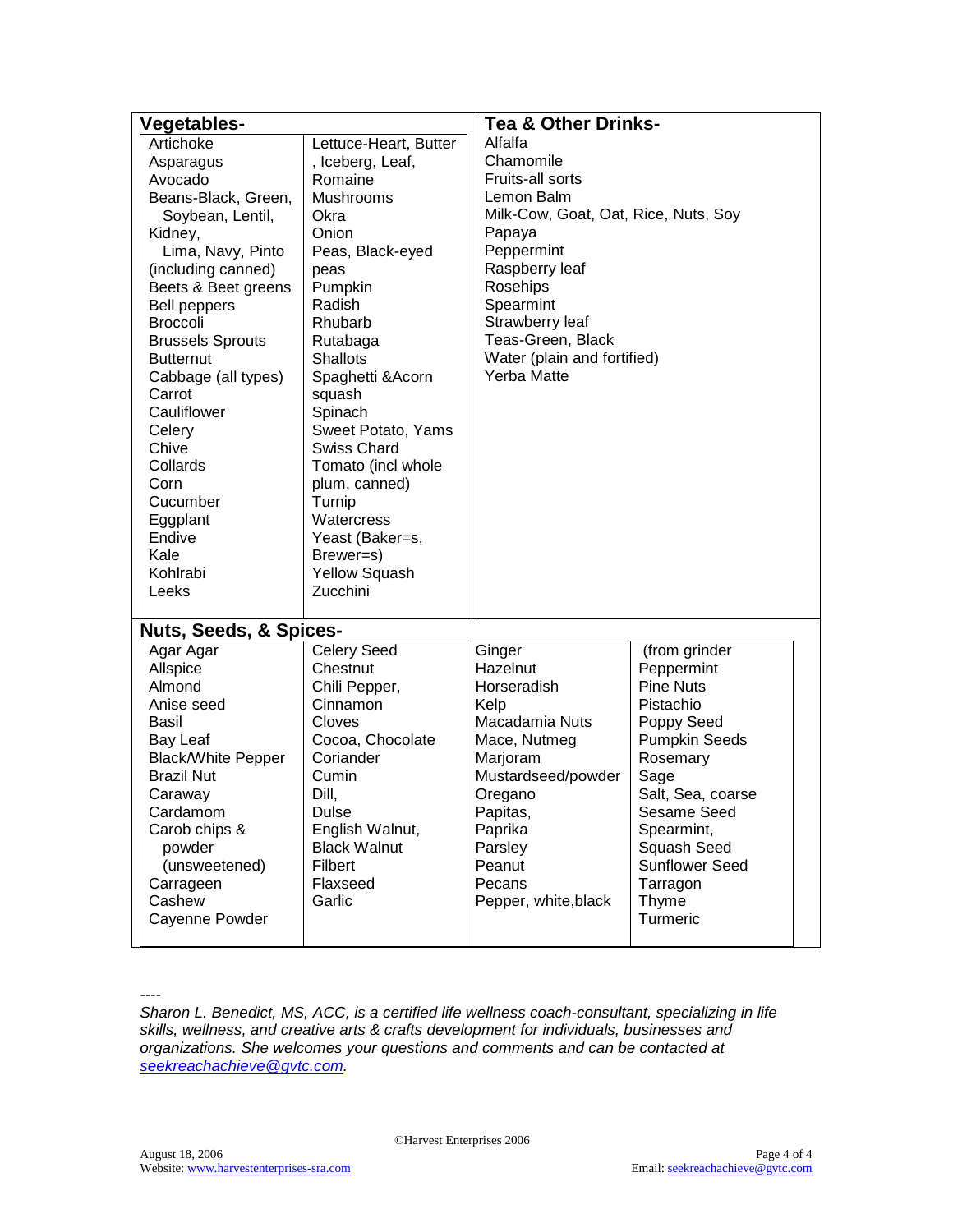



# *Kids in the Kitchen*

Have your kids ever said, "Sure, I'll make dinner tonight." You applaud their enthusiasm and effort, but just can't seem to swallow the last bite of the one and only entrée, *macaroni and cheese sprinkled with corn chips*! Although you definitely don't want to discourage your kids from cooking in the kitchen, some type of cuisine guidance may be necessary.

As parent, you are their role model and primary teacher. Not only do you buy the groceries but you also want to help them make healthy choices for a balanced meal. KidsHealth organization [\(www.kidshealth.org\)](http://www.kidshealth.org/), Nemour Foundation, offers your first steps toward creating meal time habits that can lead to a lifetime of healthy choices.

- **Have regular family meals.**
- **Serve a variety of healthy foods and snacks.**
- **Be a role model by eating healthy yourself.**
- **Avoid battles over food.**
- **Involve kids in the process.**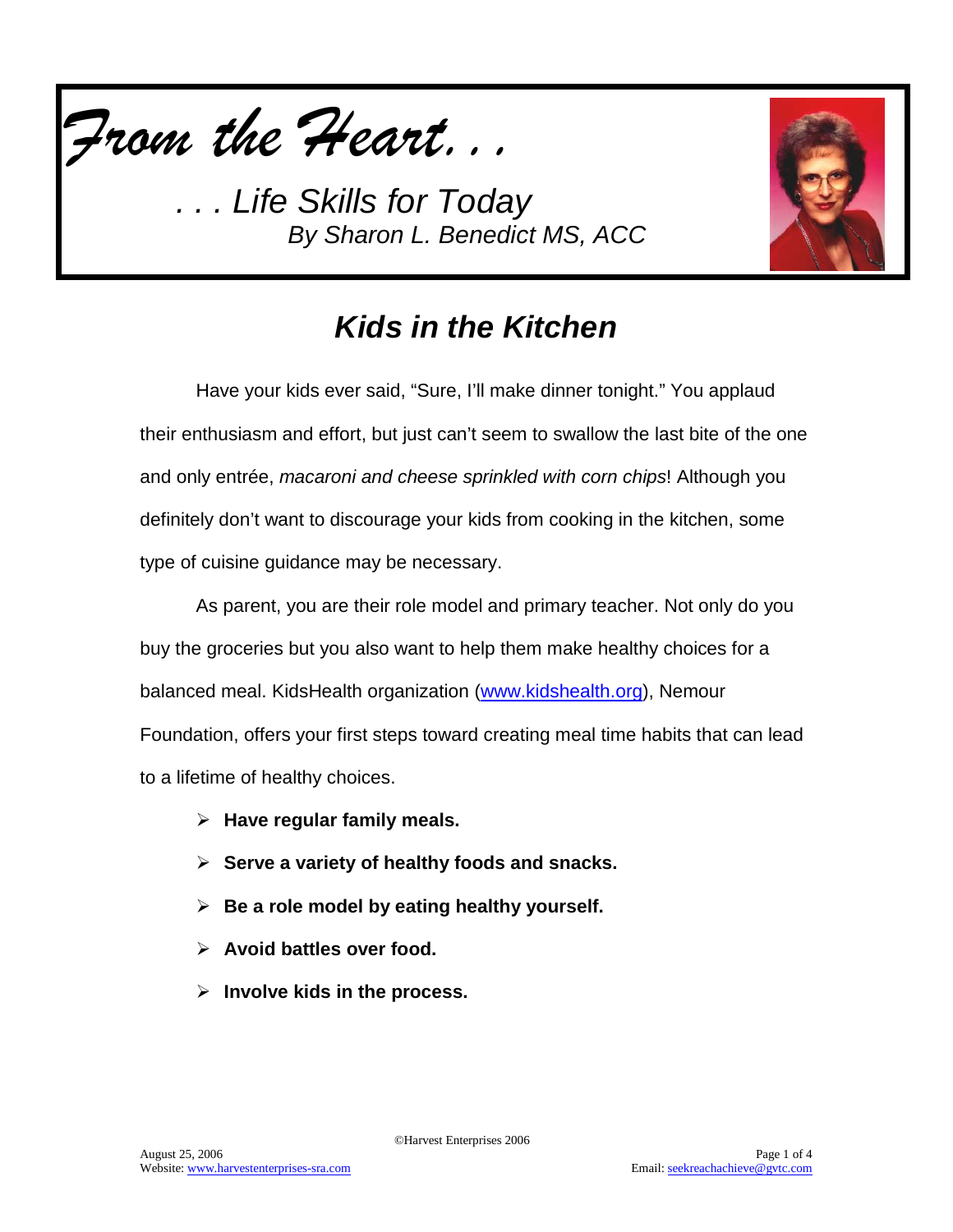We all know your child or teen will probably not suddenly want a salad over his favorite french-fries. Yet, when you start them young eating healthy and watching you eat healthy, the chances are they may more likely continue making healthier choices.

There are some basic tips for each step that give you a better chance that your children will continue making healthier choices:

 **Family Meals**—Family meals are a comforting ritual for both parents and kids. Kids who take part in regular family meals are also—

More likely to eat fruits, vegetables, and grains

Less likely to snack on unhealthy foods

Less likely to smoke, use marijuana, or drink alcohol

In addition, family meals give you the opportunity to try out new foods and find out which foods they do and don't like (which is NOT necessarily the primary determinant for planning meals. Otherwise, you will probably get macaroni and cheese daily!).

Teens may not be too excited about family meals. Most would rather be with their friends and feel more independent, even with what they eat. Yet, according to KidsHealth ". . . teens still want their parents' advice and counsel, so use mealtime as a chance to reconnect." Here are some teen tips to make meal time together more fun:

Allow your teen to invite a friend to dinner.

Involve your teen in meal planning and preparation.

Keep mealtime calm and congenial - no lectures or arguing.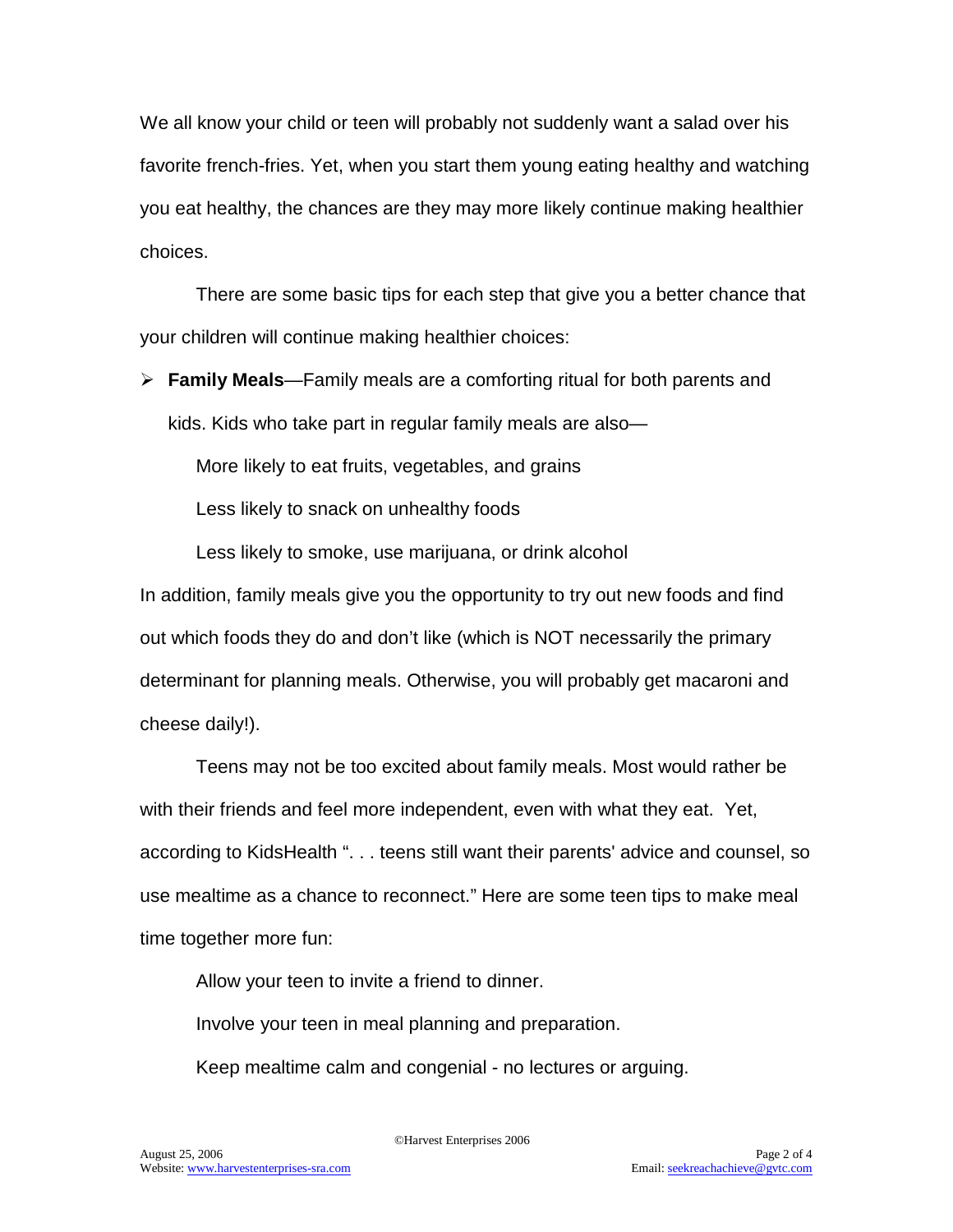- **Serving a variety of healthy foods & snacks** may not be on the top of the list for your kids. However, if you pay the bills and want to help them grow healthy bodies and minds, insure they have lots of good choices.
- **Be a role model by eating healthy yourself**. Children are very smart and watch what you do even more than what you say. So eat healthy and show that you love it; and maybe the kids will actually love it too as an adult. One can always hope. Just keep doing the right thing. You will be glad you did.
- **Avoid battles over food** should be the daily mantra for every family at the dinner table. If meal time becomes a time for a free-for-all argument, you can pretty much guarantee the kids will grow up avoiding whatever you put on the table! So make it fun and congenial for all, please.
- **Involve kids in the process**. Most young children, in particular, love to be right there where you are in the kitchen. Let them know they are welcomed, but safe at the same time. When your child is at an appropriate age, give them the shopping list and go with them to select the foods and prepare the meal; and shop for their packable lunch. At the store, help your child check out the food labels to begin understanding nutritional values. In the kitchen, "select age-appropriate tasks so your child can play a part without getting injured or feeling overwhelmed. And at the end of the meal, don't forget to praise the chef. " (KidsHealth)

Although these routines may not be easy as you try to juggle your busy schedule, the benefits far outweigh the initial extra effort. Unfortunately, it's just too easy to grab fast food. Try all this on a weekend to ease your family into these routines.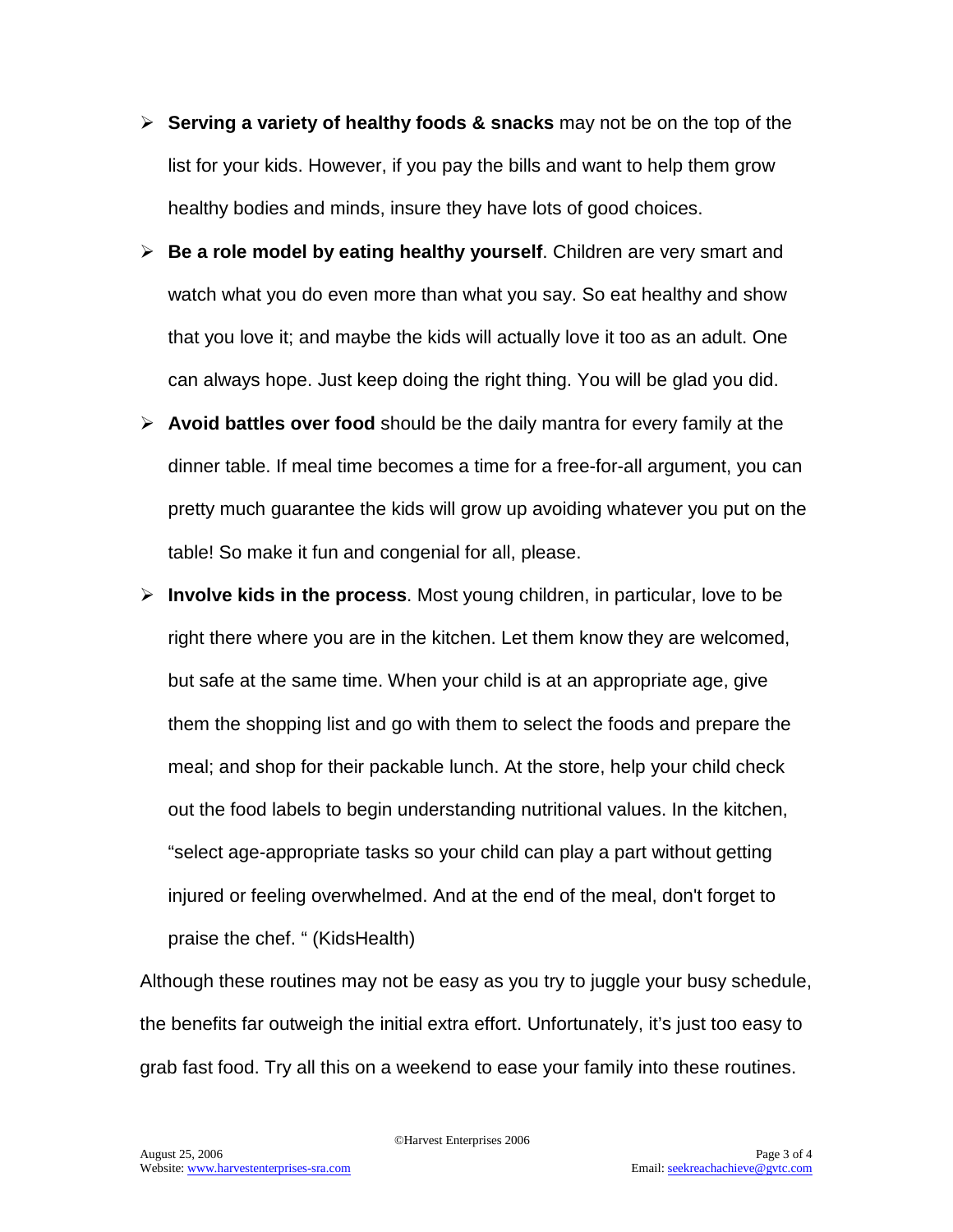Young kids will eat most anything that is available at home after school. So, stock up daily on healthy snacks and foods ready to eat—whole fruits and vegetables (aiming for the goal of 5 servings a day), yogurt, peanut butter and celery, whole-grain crackers and cheese. KidsHealth recommends these basic meal serving tips:

- $\triangleright$  Lean meats and other good sources of protein, such as eggs, legumes, and nuts
- $\triangleright$  Whole-grain breads and cereals so your child gets more fiber
- $\triangleright$  Limit fat intake by avoiding deep-fried foods and choosing healthier cooking methods, such as broiling, grilling, roasting, and steaming
- $\triangleright$  Limit fast food and other low-nutrient snacks, such as chips and candy (don't completely ban favorite snacks; make them "once-in-a-while" foods
- $\triangleright$  Limit sugary drinks, such as soda and fruit-flavored drinks. Serve water and milk instead (I personally prefer avoiding any sugar-laden sodas)

This weekend, take the opportunity to go grocery shopping with your kids and plan your weekend meals together. If age appropriate, have your child plan and make one meal himself, with you as his "cook's assistant." Have fun going through your healthy cookbooks with them. Have your child check out the KidsHealth website for healthy recipes to choose. Turn some music on both you and your child enjoy; and groove along with your junior chef!

*<sup>----</sup> Sharon L. Benedict, MS, ACC, is a certified life wellness coach-consultant, specializing in life skills, wellness, and creative arts & crafts development for individuals, businesses and organizations. She welcomes your questions and comments and can be contacted at [seekreachachieve@gvtc.com.](mailto:seekreachachieve@gvtc.com)*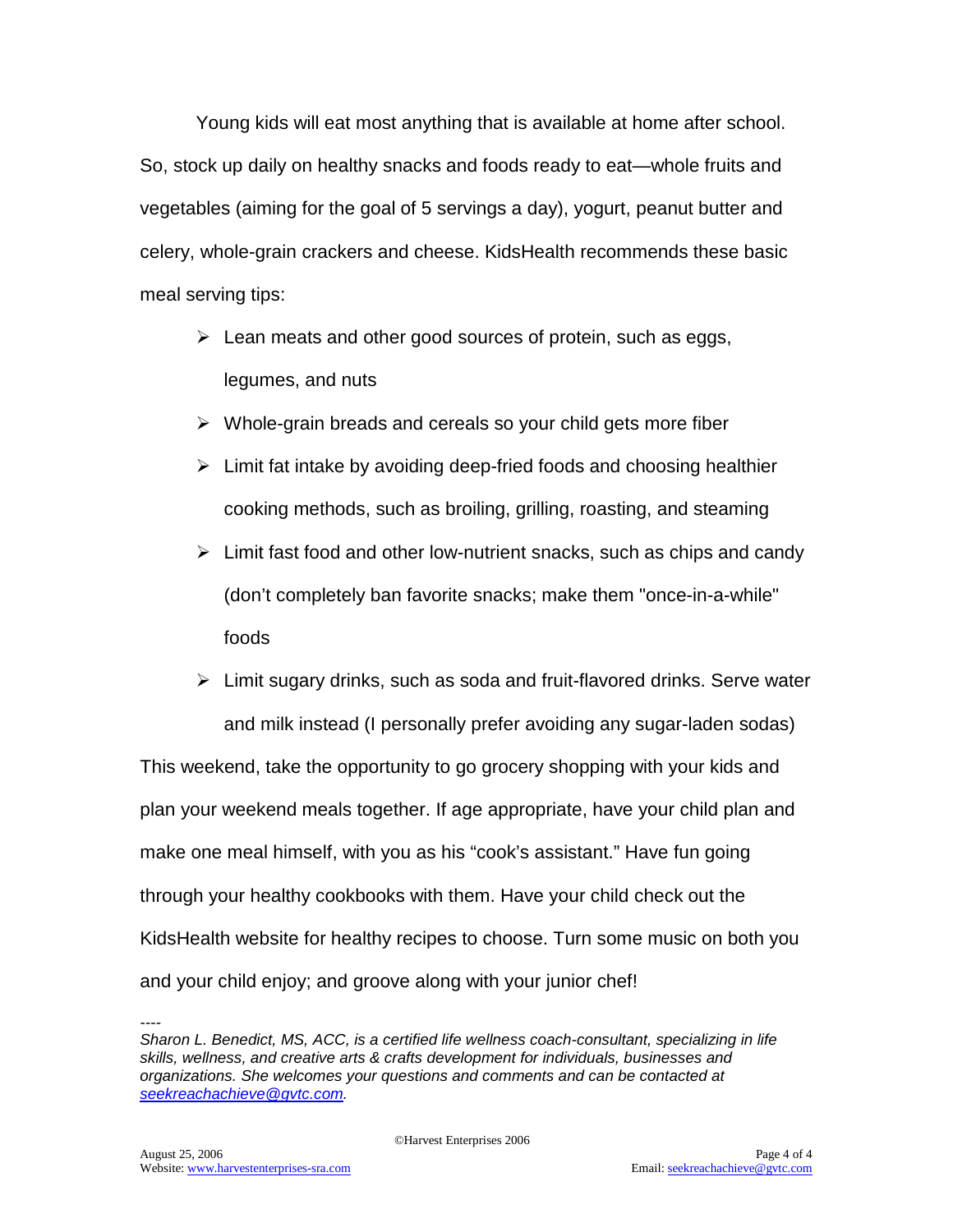



#### *The Secret Lunch Trade off or Trash it!*

Picture two kids running out the door to catch the school bus. They grab the lunch you so carefully made for them with all the fantastically healthy ingredients neatly wrapped for safe keeping until lunch time. But what you don't know until years later, they either trade it off for someone else's jelly sandwich. They may even trash it and buy a burrito with a coke in the school cafeteria line or nearby taco stand.

If this sounds familiar, join the million plus parents of our nation's school age children. Some parents just hand them lunch money for the kids to do whatever they want or assume their school cafeteria is going to supply reasonably healthy meals. For the average school, one only has to visit on any particular day to see what their kids have for choices.

During the infant and toddler years you may be able to control what they eat—until their eighth birthday (even sooner maybe)! Then the food fights begin in all earnest. From then on, the food of preference more likely will be whatever their friend's parents fix! Certainly not what is served at home!

Are the descriptive words you hear at meal time sound something like "Yuck", or "Oh, Mom, not this again!" When will all your effort and care be appreciated? Well, the possibility is never; but it always feels better to be ever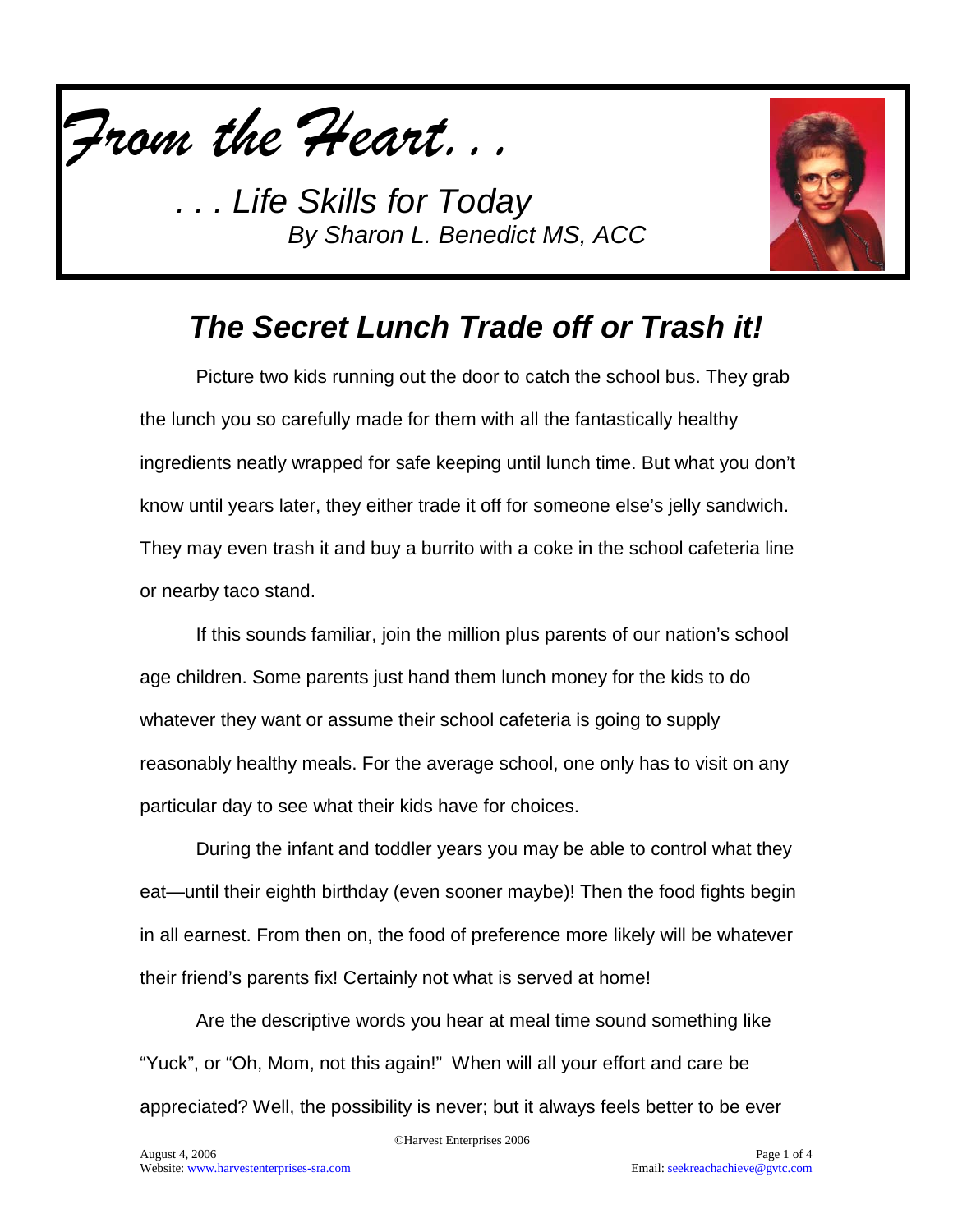hopeful. Whether Mom and/or Dad do the meal planning and cooking, we all know we should provide the healthiest, nutritional meals possible throughout their growing years (as well as for ourselves). But how would you like to make it much more fun and appetizing for young and old alike?

Yes, it is possible. Here are some beginning tips for getting your family to love meal time and, at the same, keep it healthy for all.

- $\triangleright$  Whatever you do, make it fun and enjoyable. When you walk in the door of your home, give yourself an attitude break from the hectic day. Put some music on, move to the mood, and get out the great food for the evening meal to enjoy!
- $\triangleright$  Make it a family activity together; share the meal planning, preparation, cooking, serving. Trade off who's the official cook for the day. If you have children, give them the opportunity and responsibility to prepare at least one meal/week for the family (with appropriate assistance if necessary).
- $\triangleright$  Decide how you want to eat healthy. Take into account any specific healthcare needs requiring certain dietary regimens. Do some homework—talk with your physician/nutritionist, go online, buy healthy eating cookbooks, take cooking classes together.
- $\triangleright$  Put together a two week menu featuring your family's favorite dishes and some new ones to try together. Try a half-day Saturday fixing meals for the week and freeze them.
- $\triangleright$  Go grocery shopping together—but try not to go when you are hungry!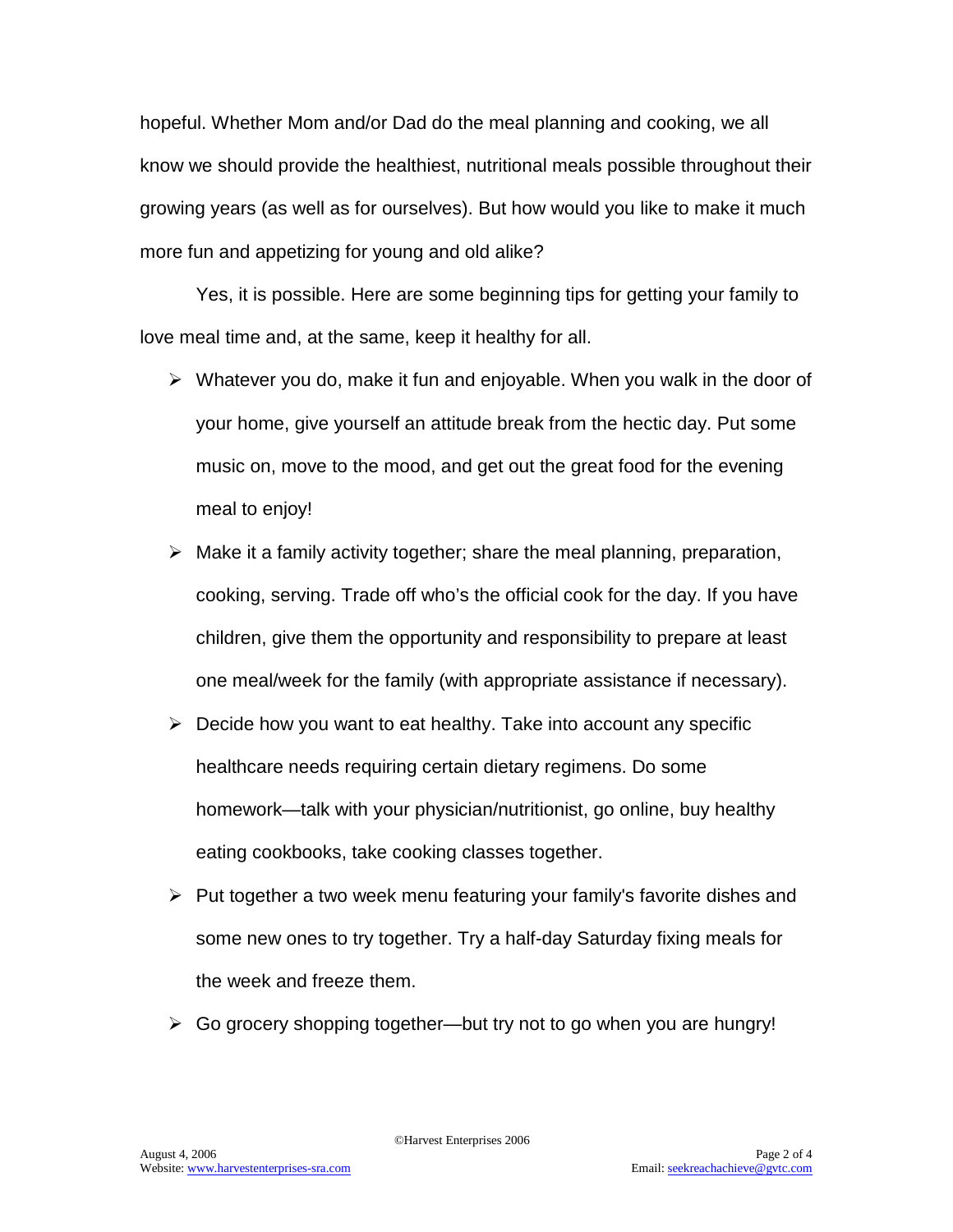- $\triangleright$  At least once/week, decorate the table and dining area that says, "Welcome", to family and friends. Something as simple as colorful napkins, table cloth, a centerpiece that makes a statement with the meal, and little favors that say, "I love you". Music that fits the menu is singularly fun. Do picnics on the patio or backyard.
- $\triangleright$  Take a break...eat out about one meal/week.

You may wonder, "Why just one meal/week in today's fast paced world?" I admit that with two working parents being the norm today, everyone seems to be eating out at least one meal per day if not two. One meal is also typically done on the run—and is definitely no fun! How many meals you believe your budget and schedule can handle is in your court to decide. Just keep in mind the dollars, time, nutrition, and enjoyment you may be missing with more meals from and at home.

If all we understand meals to be is food to strengthen our bodies and satisfy our appetites, we lose out on the deeper and richer purposes of mealtime. Whether at home or at a restaurant, mealtime should not only be fun but build relationships. Food should never be used as a tool of reward or punishment. Such behavior distorts and hinders the love and simplicity of heart that food and mealtime provides in building relationships.

Meals should always be conducive to love, quietness/rest, and gladness of heart . . . not strife and conflict. Try never to be angry when eating. It not only alienates relationships, ruins the appetite and digestion, but directly affects your health and well-being. If anger or frustration is a chronic behavior, get help to